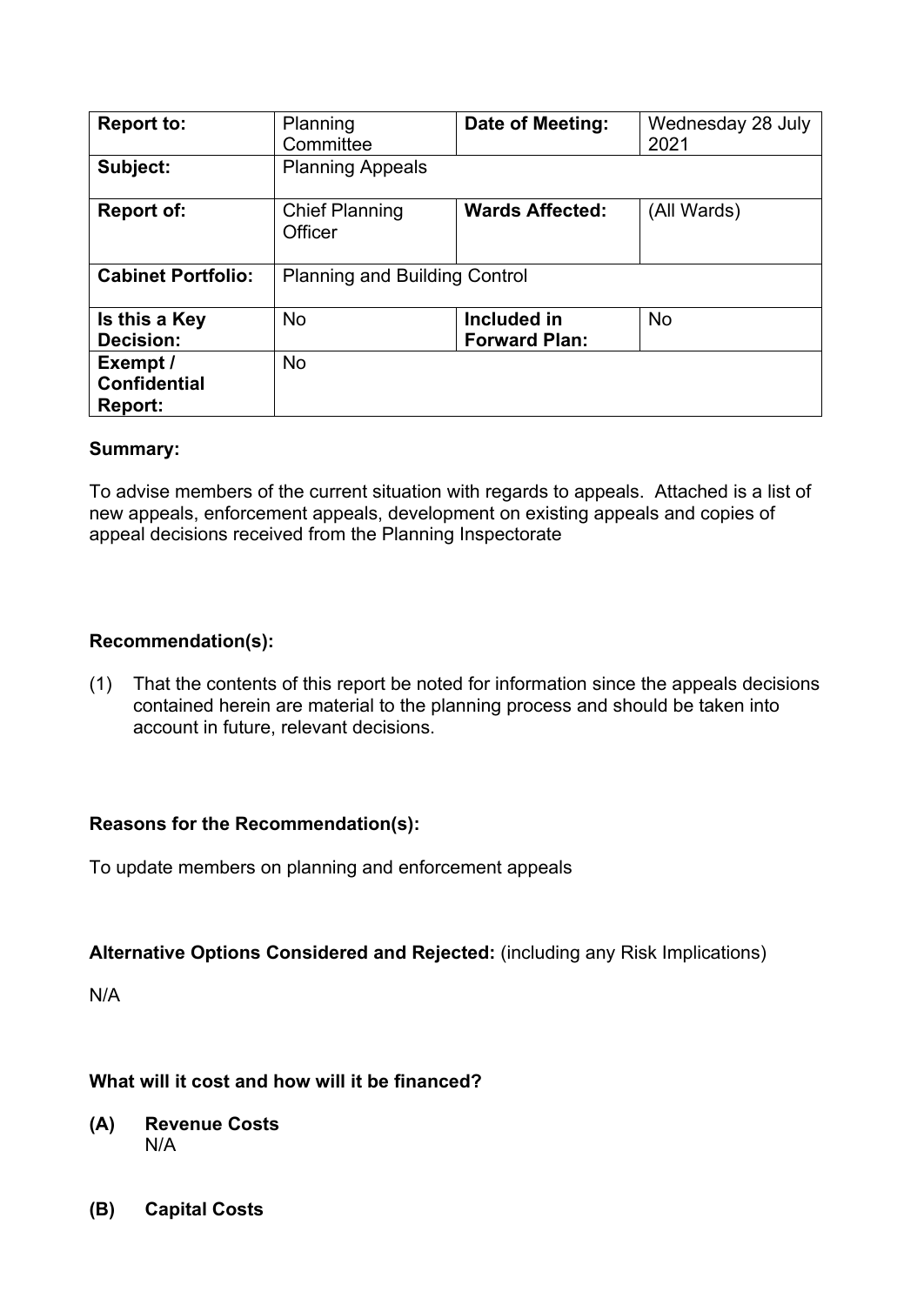N/A

# **Implications of the Proposals:**

| <b>Resource Implications (Financial, IT, Staffing and Assets):</b> |   |  |
|--------------------------------------------------------------------|---|--|
| There are no resource implications                                 |   |  |
|                                                                    |   |  |
| <b>Legal Implications:</b>                                         |   |  |
| There are no legal implications                                    |   |  |
|                                                                    |   |  |
|                                                                    |   |  |
| <b>Equality Implications:</b>                                      |   |  |
| There are no equality implications.                                |   |  |
|                                                                    |   |  |
| <b>Climate Emergency Implications:</b>                             |   |  |
|                                                                    |   |  |
| The recommendations within this report will                        |   |  |
| Have a positive impact                                             | N |  |
| Have a neutral impact                                              | Y |  |
| Have a negative impact                                             | N |  |
| The Author has undertaken the Climate Emergency training for       | N |  |
| report authors                                                     |   |  |
|                                                                    |   |  |
| There are no climate emergency implications.                       |   |  |
|                                                                    |   |  |

# **Contribution to the Council's Core Purpose:**

| Protect the most vulnerable: Not applicable                    |
|----------------------------------------------------------------|
| Facilitate confident and resilient communities: Not applicable |
| Commission, broker and provide core services: Not applicable   |
| Place – leadership and influencer: Not applicable              |
| Drivers of change and reform: Not applicable                   |
| Facilitate sustainable economic prosperity: Not applicable     |
| Greater income for social investment: Not applicable           |
| <b>Cleaner Greener: Not applicable</b>                         |

# **What consultations have taken place on the proposals and when?**

**(A) Internal Consultations**